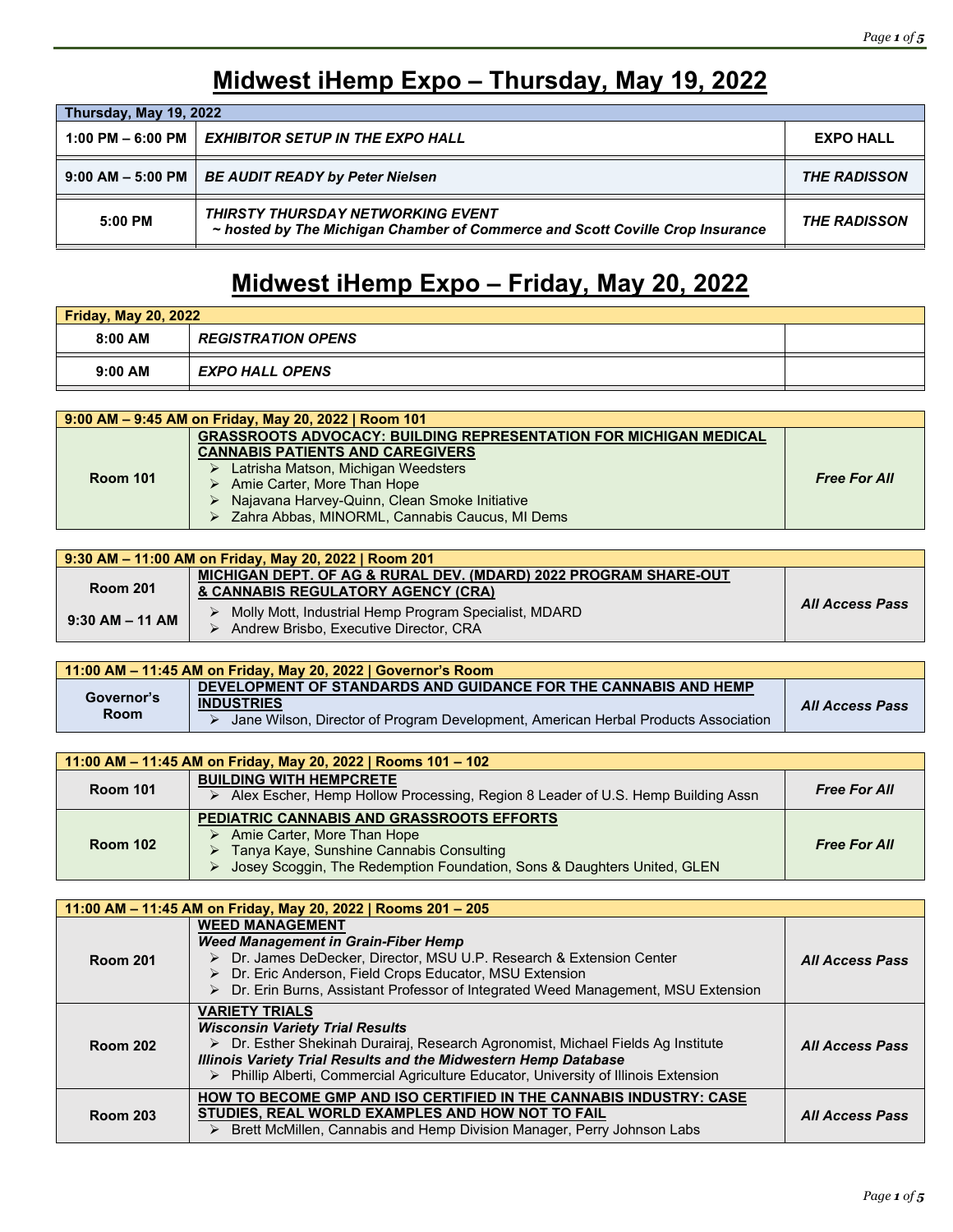| Page $2$ of $5$ |  |  |
|-----------------|--|--|
|                 |  |  |

| 11:00 AM – 11:45 AM on Friday, May 20, 2022   Rooms 201 – 205 |                                                                                           |                        |
|---------------------------------------------------------------|-------------------------------------------------------------------------------------------|------------------------|
| <b>Room 204</b>                                               | <b>CANNABIS AND TAX ISSUES, IRS 280 E</b><br>Harley Sherman, CPA, Etz Chaim               | <b>All Access Pass</b> |
| <b>Room 205</b>                                               | <b>HEMP AND NUTRITION COOKING DEMONSTRATION</b><br>Gus Rosania, PhD, Primo Research, Inc. | <b>All Access Pass</b> |

### **11:45 AM–2 PM** *LUNCH BREAK / ENJOY THE EXHIBIT HALL*

| 2:00 PM – 2:45 PM on Friday, May 20, 2022   Governor's Room |                                                                            |                     |  |
|-------------------------------------------------------------|----------------------------------------------------------------------------|---------------------|--|
| Governor's<br><b>Room</b>                                   | PANEL DISCUSSION: CANNABIS LAW ESSENTIALS / UNDERSTANDING THE MMMA.        |                     |  |
|                                                             | <b>MMFLA AND MRTA</b>                                                      |                     |  |
|                                                             | Thomas Lavigne, Cannabis Counsel, PLC<br>$\rightarrow$                     | <b>Free For All</b> |  |
|                                                             | $\triangleright$ Paul Tylenda, Tylenda Law, PLLC                           |                     |  |
|                                                             | Will Furtado, Furtado Law, PLLC & The Law Offices of Craig A. Aronoff<br>➤ |                     |  |

| 2:00 PM - 2:45 PM on Friday, May 20, 2022   Rooms 101 - 102 |                                                                                                                                                                                                                  |                     |  |
|-------------------------------------------------------------|------------------------------------------------------------------------------------------------------------------------------------------------------------------------------------------------------------------|---------------------|--|
| <b>Room 101</b>                                             | <b>HOW TO BUILD YOUR BRAND</b><br>Jen Nelson, ModRütz Botanical Company<br>➤                                                                                                                                     | <b>Free For All</b> |  |
| <b>Room 102</b>                                             | <b>HISTORY OF MICHIGAN MARIJUANA REFORM</b><br>Richard Clement, Cannabis Advocate<br>➤<br>Dr. "Detroit" Mike Whitty, Retired Professor at University of Detroit Mercy<br>➤<br>Adam Brook, Cannabis Activist<br>⋗ | <b>Free For All</b> |  |

| 2:00 PM - 2:45 PM on Friday, May 20, 2022   Rooms 201 - 205 |                                                                                                                                                                                                                             |                        |
|-------------------------------------------------------------|-----------------------------------------------------------------------------------------------------------------------------------------------------------------------------------------------------------------------------|------------------------|
| <b>Room 201</b>                                             | <b>HEMP FOR GRAIN</b><br>> Jeff Kostuik, General Manager, Verve Seed Solutions<br>Mike Klumpp, CEO of Ag Marvels / Organic Farmer<br>➤                                                                                      | <b>All Access Pass</b> |
| <b>Room 202</b>                                             | THE PSYCHROMETRICS OF CANNABIS FROM PRODUCTION THROUGH POST-HARVEST:<br>CONTROLLING THE PROPERTIES OF MOIST AIR USING HALF THE ENERGY<br>Bryan L. Sherman, CEM, MFBP, EBCP, Innovative Energy Solutions<br>$\triangleright$ | <b>All Access Pass</b> |
| <b>Room 203</b>                                             | <b>HEMP MARKET OUTLOOKS</b><br>$\triangleright$ Chase Hubbard, The Jacobsen<br>> Jeff Cole, U.S. Hemp Brokerage                                                                                                             | <b>All Access Pass</b> |
| <b>Room 204</b>                                             | <b>BUILDING A RESILIENT HEMP FARM BY FOLLOWING REGENERATIVE FARMING</b><br><b>PRINCIPLES</b><br>$\triangleright$ Robbin Pott, Pott Farms, L3C                                                                               | <b>All Access Pass</b> |

| 3:00 PM - 3:45 PM on Friday, May 20, 2022   Governor's Room |                                                                                                                                                                                      |                        |
|-------------------------------------------------------------|--------------------------------------------------------------------------------------------------------------------------------------------------------------------------------------|------------------------|
| Governor's<br><b>Room</b>                                   | <b>HEMP FOR FIBER</b><br>Cory VanderZwaag, COO, Essen Atlas Biotechnology Solutions<br>Christie Apple, Crop Scout Christie<br>Mike Leago, iHEMPx aka The International Hemp Exchange | <b>All Access Pass</b> |

| 3:00 PM $-$ 3:45 PM on Friday, May 20, 2022   Rooms 101 $-$ 102 |                                                                                                                                                                                                            |                     |
|-----------------------------------------------------------------|------------------------------------------------------------------------------------------------------------------------------------------------------------------------------------------------------------|---------------------|
| <b>Room 101</b>                                                 | <b>HEMP AS A FOOD PRODUCT</b><br>▶ Dr. Raj Kasula, DVM, MS, PAS, The Wenger Group/Hemp Feed Coalition Bd Member                                                                                            | <b>Free For All</b> |
| <b>Room 102</b>                                                 | <b>VETERAN ISSUES AND BARRIERS IN THE CANNABIS AND HEMP INDUSTRY</b><br>Anton Harb Jr., The Hero Project<br>➤<br>Jeff Cole, US Veteran, U.S. Hemp Brokerage<br>> Tonya Mora, Salute Synergy / Sweed Dreams | <b>Free For All</b> |

| 3:00 PM $-$ 3:45 pm on Friday, May 20, 2022   Rooms 201 $-$ 205 |                                                                                                                              |                        |
|-----------------------------------------------------------------|------------------------------------------------------------------------------------------------------------------------------|------------------------|
| <b>Room 201</b>                                                 | THE IMPACT OF AI IN HEMP STALK PROCESSING<br>> Robert Ziner, Founder/CEO, Canadian Industrial Hemp Corporation               | <b>All Access Pass</b> |
| <b>Room 202</b>                                                 | LET'S BE REAL ABOUT CARBON FARM ECONOMICS<br>Seth Boone, VP Business Development, PanXchange, Inc.                           | <b>All Access Pass</b> |
| <b>Room 203</b>                                                 | <b>CERTIFICATION PROCESS FOR HEMP BUILDING MATERIAL</b><br>Jacob Waddell, Executive Director, U.S. Hemp Building Association | <b>All Access Pass</b> |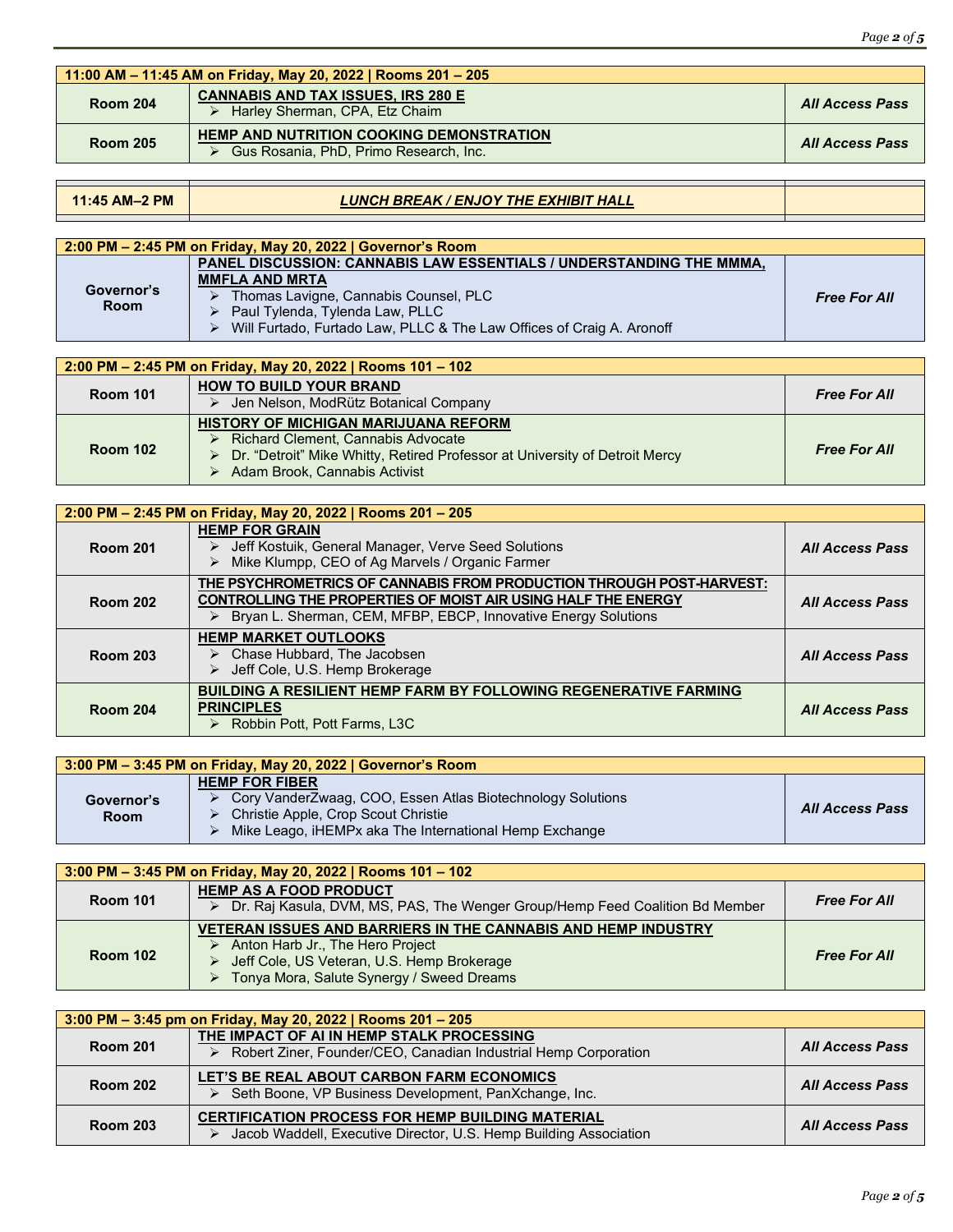| 3:00 PM – 3:45 pm on Friday, May 20, 2022   Rooms 201 – 205 |                                                                                                                                      |                        |
|-------------------------------------------------------------|--------------------------------------------------------------------------------------------------------------------------------------|------------------------|
| <b>Room 204</b>                                             | <b>LEGAL PANEL: CANNABIS CASE LAW</b><br>$\triangleright$ Paul Tylenda, Tylenda Law, PLLC<br>> Thomas Lavigne, Cannabis Counsel, PLC | <b>All Access Pass</b> |
| <b>Room 205</b>                                             | <b>LEGISLATIVE POLICY / REGULATIONS UPDATE</b><br>Justin Dunaskiss, Dunaskiss Consulting                                             | <b>All Access Pass</b> |

| <b>Friday, May 20, 2022</b> |                         |  |
|-----------------------------|-------------------------|--|
| 5:00 PM                     | <b>EXPO HALL CLOSES</b> |  |
|                             |                         |  |

|                     | 7:00 PM on Friday, May 20, 2022 at The Radisson |                                                  |
|---------------------|-------------------------------------------------|--------------------------------------------------|
| <b>The Radisson</b> | <b>THE HEMPIES AWARDS CEREMONY</b>              | <b>The Hempies</b><br><b>Ticket Holders Only</b> |

# **Midwest iHemp Expo – Saturday, May 21, 2022**

| <b>Saturday, May 21, 2022</b> |                           |                     |
|-------------------------------|---------------------------|---------------------|
| $8:00$ AM                     | <b>REGISTRATION OPENS</b> |                     |
| $9:00$ AM                     | <b>EXPO HALL OPENS</b>    | <b>Free For All</b> |

| 9:00 AM - 9:45 AM on Saturday, May 21, 2022   Rooms 101 - 104 |                                                                                                                                                                  |                     |
|---------------------------------------------------------------|------------------------------------------------------------------------------------------------------------------------------------------------------------------|---------------------|
| <b>Room 102</b>                                               | <b>PSYCHOLOGICAL AND SPIRITUAL BENEFITS OF CANNABIS</b><br>▶ Dr. "Detroit" Mike Whitty, Retired Professor at University of Detroit Mercy                         | <b>Free For All</b> |
| <b>Room 103</b>                                               | <b>CANNABIS AND HEMP VIDEOS</b><br>Joel Milinsky, MI Hemp Council, Instructional Systems Designer/Technology Consultant<br>Stephanie Lana, Holistic Health Coach | <b>Free For All</b> |
| <b>Room 104</b>                                               | <b>CANNABIS AS AN EXIT FROM OPIOIDS</b><br>Julie Barron, Blue Sage Health                                                                                        | <b>Free For All</b> |

| 10:00 AM – 10:45 AM on Saturday, May 21, 2022   Governor's Room |                                                                                    |                     |
|-----------------------------------------------------------------|------------------------------------------------------------------------------------|---------------------|
|                                                                 | <b>PANEL DISCUSSION: WOMEN IN HEMP</b>                                             |                     |
| Governor's<br><b>Room</b>                                       | <b>Moderator: Christie Apple</b>                                                   |                     |
|                                                                 | Jamie Campbell Petty, Midwest Hemp Council<br>➤                                    |                     |
|                                                                 | Jen Nelson, ModRütz Botanical Company                                              | <b>Free For All</b> |
|                                                                 | Rachel Berry, Director of Regional Leaders for the U.S. Hemp Building Association, |                     |
|                                                                 | Founder/CEO of Illinois Hemp Growers Association                                   |                     |
|                                                                 | Annie Rouse, OP Innovates                                                          |                     |

| 10:00 AM - 12:00 PM on Saturday, May 21, 2022   Room 101 |                                                                                                                                              |                     |
|----------------------------------------------------------|----------------------------------------------------------------------------------------------------------------------------------------------|---------------------|
| <b>Room 101</b><br>$10$ AM $-$ 12 PM                     | THE MICHIGAN HEMP FARMER ASSOCIATION: DIVERSITY AND INCLUSION SUMMIT 2022<br>Joe Brown, Executive Director, Michigan Hemp Farmer Association | <b>Free For All</b> |

| 10:00 AM - 10:45 AM on Saturday, May 21, 2022   Rooms 102 - 104 |                                                                                                                                                                                                                                                                    |                     |
|-----------------------------------------------------------------|--------------------------------------------------------------------------------------------------------------------------------------------------------------------------------------------------------------------------------------------------------------------|---------------------|
| <b>Room 102</b>                                                 | <b>CANNABIS AND BREAST CANCER</b><br>> Dawn Ann, First Light, A Healing Way                                                                                                                                                                                        | <b>Free For All</b> |
| <b>Room 103</b>                                                 | <b>CANNABIS AND HEMP VIDEOS</b><br>Joel Milinsky, MI Hemp Council, Instructional Systems Designer/Technology Consultant<br>⋗<br>Stephanie Lana, Holistic Health Coach                                                                                              | <b>Free For All</b> |
| <b>Room 104</b>                                                 | <b>CANNABIS 101: THE ENDOCANNABINOID SYSTEM. HEALTH BENEFITS AND SAFETY</b><br><b>CONSIDERATIONS</b><br>Biyyiah Lee, Co-Founder of Midwest CannaNurses™<br>⋗<br>Keonna Tolbert, LPN, Midwest CannaNurses™<br>⋗<br>▶ Kristine Walton, MSN, RN, Midwest CannaNurses™ | <b>Free For All</b> |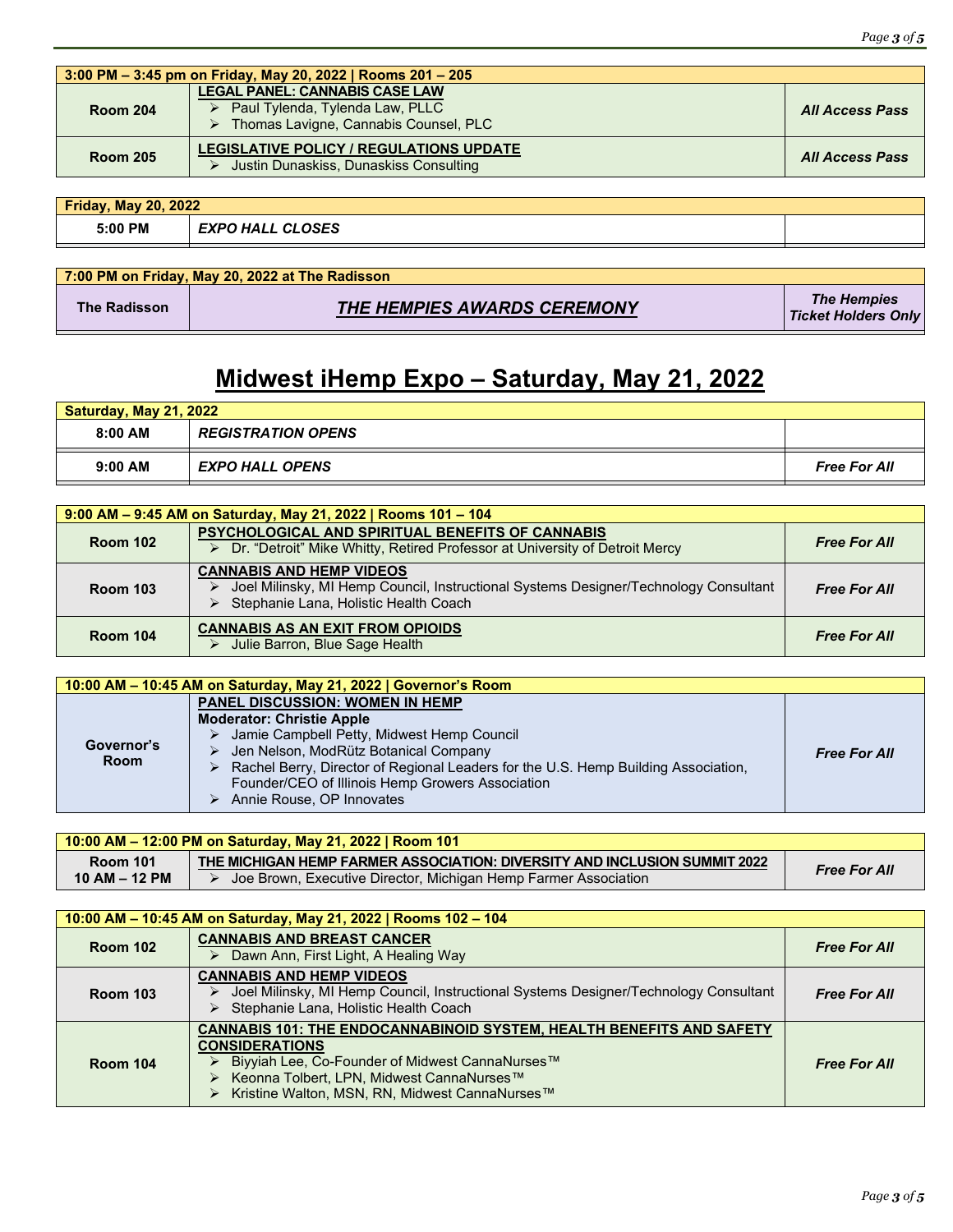| <b>All Access Pass</b> |
|------------------------|
|                        |
|                        |
|                        |
|                        |

| 10:00 AM - 10:45 AM on Saturday, May 21, 2022   Rooms 202 - 205 |                                                                                                                                                                            |                        |
|-----------------------------------------------------------------|----------------------------------------------------------------------------------------------------------------------------------------------------------------------------|------------------------|
| <b>Room 202</b>                                                 | USING HEMP AS A LIVESTOCK FEED<br>Andrew Bish, Bish Enterprises/Hemp Harvest Works, Hemp Feed Coalition Bd Member                                                          | <b>All Access Pass</b> |
| <b>Room 203</b>                                                 | <b>BRANDING, LABELING AND MARKETING YOUR HEMP PRODUCTS</b><br>$\triangleright$ Lori Putt, HOH                                                                              | <b>All Access Pass</b> |
| <b>Room 204</b>                                                 | <b>LEGISLATIVE POLICY / REGULATIONS UPDATE</b><br>> Justin Dunaskiss, Dunaskiss Consulting                                                                                 | <b>All Access Pass</b> |
| <b>Room 205</b>                                                 | THE COMMON MISCONCEPTIONS OF CBD AND ESTABLISHING APPROPRIATE<br><b>DOSING</b><br>Michael Thue, Certified Medical Assistant, Great Lakes Hemp Supplements<br>$\rightarrow$ | <b>All Access Pass</b> |

| 11:00 AM – 11:45 AM on Saturday, May 21, 2022   Governor's Room |                                                                                                                        |                     |
|-----------------------------------------------------------------|------------------------------------------------------------------------------------------------------------------------|---------------------|
| Governor's<br><b>Room</b>                                       | <b>BUILDING WITH HEMP INSULATION AND OTHER HEMP PRODUCTS</b><br>Kim Croes. FiberFort<br>Stephanie Szymanski, FiberFort | <b>Free For All</b> |

| 11:00 AM - 11:45 AM on Saturday, May 21, 2022   Rooms 102 - 104 |                                                                                                                                                                                                                                   |                     |
|-----------------------------------------------------------------|-----------------------------------------------------------------------------------------------------------------------------------------------------------------------------------------------------------------------------------|---------------------|
| <b>Room 102</b>                                                 | DETROIT LEGACY, SOCIAL EQUITY AND EXPUNGEMENTS<br>Mitzi Ruddock, Detroit Black Cannabis Access<br>> Najavana Harvey-Quinn, Clean Smoke Initiative<br>Josey Scoggin, The Redemption Foundation, Sons & Daughters United, GLEN<br>➤ | <b>Free For All</b> |
| <b>Room 103</b>                                                 | <b>CANNABIS AND HEMP VIDEOS</b><br>Joel Milinsky, MI Hemp Council, Instructional Systems Designer/Technology Consultant<br>⋗<br>Stephanie Lana, Holistic Health Coach<br>➤                                                        | <b>Free For All</b> |
| <b>Room 104</b>                                                 | <b>CANNABIS AND PLANT MEDICINE</b><br>Julie Barron, Blue Sage Health<br>➤                                                                                                                                                         | <b>Free For All</b> |

| 11:00 AM – 11:45 AM on Saturday, May 21, 2022   Rooms 202 – 205 |                                                                                                                                               |                        |
|-----------------------------------------------------------------|-----------------------------------------------------------------------------------------------------------------------------------------------|------------------------|
| <b>Room 202</b>                                                 | <b>INCENTIVIZING REGENERATIVE AGRICULTURE</b><br>> Seth Boone, VP Business Development, PanXchange, Inc.                                      | <b>All Access Pass</b> |
| <b>Room 203</b>                                                 | <b>CANNABIS LEGISLATIVE AND LEGAL TRENDS AND THE POTENTIAL IMPACT OF</b><br>THE 2023 FARM BILL<br>> Justin Swanson, Bose McKinney & Evans LLP | <b>Free For All</b>    |
| <b>Room 204</b>                                                 | <b>PHARMACOKINETICS TRIAL STUDY ON CANINES</b><br>Annie Rouse, OP Innovates                                                                   | <b>Free For All</b>    |
| <b>Room 205</b>                                                 | <b>FUNDAMENTALS OF GROWING HEMP AND CANNABIS</b><br>Michael Thue, Certified Medical Assistant, Great Lakes Hemp Supplements                   | <b>All Access Pass</b> |

#### **11:45 AM–2 PM** *LUNCH BREAK / ENJOY THE EXHIBIT HALL*

| 2:00 PM – 2:45 PM on Saturday, May 21, 2022   Governor's Room |                                                                                      |                     |  |
|---------------------------------------------------------------|--------------------------------------------------------------------------------------|---------------------|--|
| Governor's<br><b>Room</b>                                     | <b>BUSINESS ROUNDTABLE: WHERE ARE WE GROWING WITH HEMP?</b>                          |                     |  |
|                                                               | <b>Moderator: Brad Wurfel, BJW Strategies</b>                                        |                     |  |
|                                                               | Greg Dean, Chief Commercial & Operations Officer, The Hemp Plastic Company           | <b>Free For All</b> |  |
|                                                               | Mike Klumpp, CEO of Ag Marvels / Organic Farmer                                      |                     |  |
|                                                               | Andrew Bish, Bish Enterprises/Hemp Harvest Works, Hemp Feed Coalition Bd Member<br>⋗ |                     |  |

| 2:00 PM - 2:45 PM on Saturday, May 21, 2022   Rooms 101 - 104 |                                                               |                     |
|---------------------------------------------------------------|---------------------------------------------------------------|---------------------|
| <b>Room 101</b>                                               | <b>HEMP IS FOR PETS TOO</b><br>Janet Tombre, The Grassy Knoll | <b>Free For All</b> |